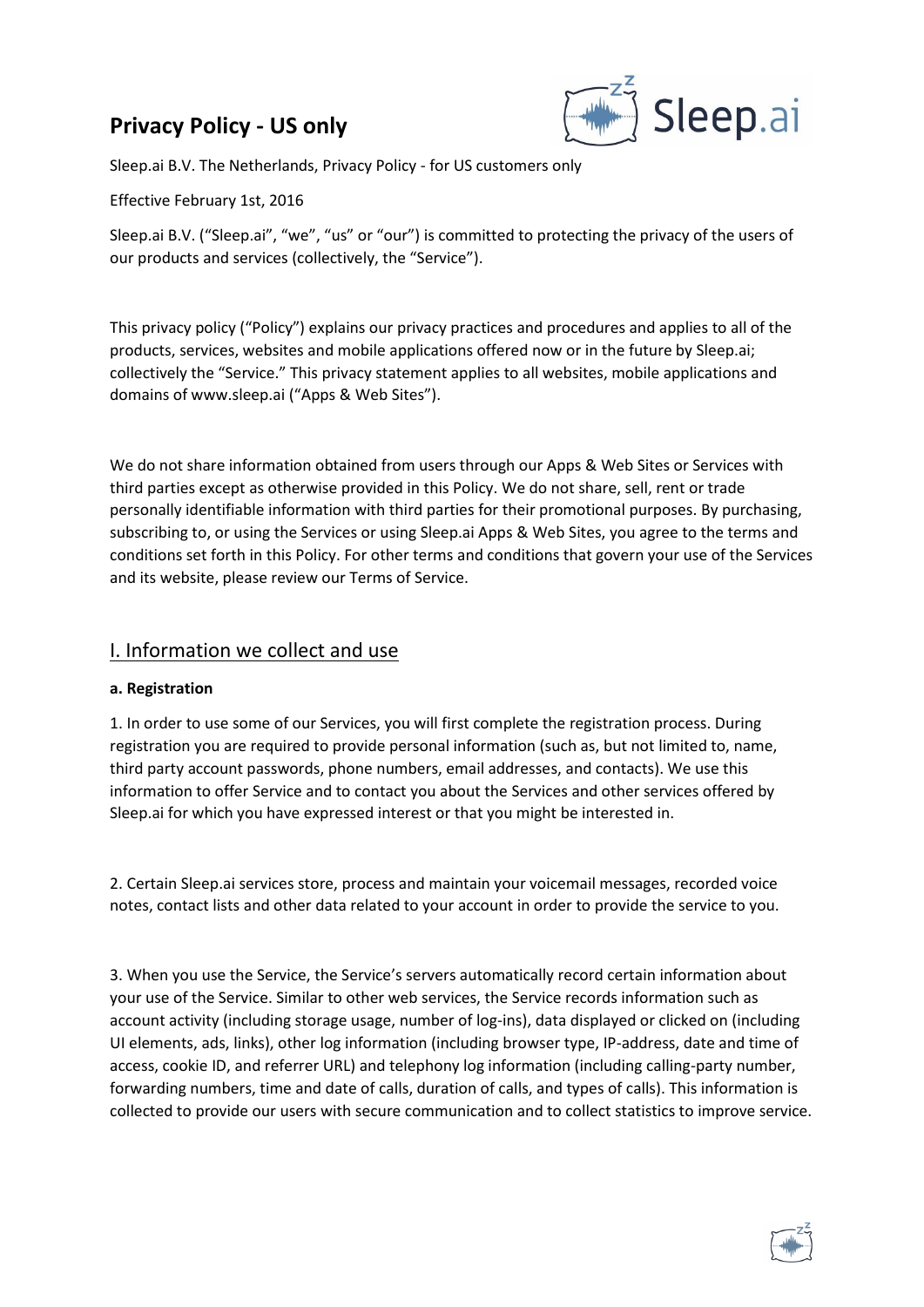#### **b. Cookies**

A cookie is a small text file stored on the user's computer tied to information about the user. These files identify your computer and record your preferences and other data about your visit to a website so that when you return to that site, the site operator knows who you are and can personalize and enhance your visit. Usage of a cookie is not linked to any personally identifiable information while on the Web Sites except if you choose to store your user name and password so that you do not have to enter it each time you access your account.

The use of cookies by our partners and/or tracking utility company on some of our sites is not covered by our privacy statement. We do not have access or control over these cookies. Our partners and/or tracking utility company may use session ID cookies to make it easier for you to navigate our site or other user related services.

#### **c. Log Files**

Like most websites, our servers automatically record information given by browsers and the phone systems, such as Caller ID and IP addresses. These log files are not linked to personally identifiable information.

#### **d. Clear Gifs**

Clear gifs are tiny graphics with a unique identifier, similar in function to cookies, and we may use them, on some of our Apps & Web Sites, to track the online movements of our users. Clear gifs are invisible on the page and are much smaller than cookies, about the size of the period at the end of this sentence. Clear gifs are not tied to users' personally identifiable information. We may also use clear gifs in our HTML-based emails to let us know which emails have been opened by the recipients. This allows us to gauge the effectiveness of certain communications and the effectiveness of our marketing campaigns. If users would like to opt-out of receiving these emails, please email us at privacy@sleep.ai.

#### **e. Affiliated Sites**

Sleep.ai may offer services in connection with other websites or third parties and may link to other websites. To the extent that we receive data from these third parties, Sleep.ai will treat that data in accordance with this Policy. The affiliated sites may have different privacy practices that may differ from those of Sleep.ai. If you submit personal information on any of these sites, your information is subject to their privacy policies. We encourage you to carefully read the privacy statement of any website you visit.

#### **f. Profile**

We may store information that we collect through cookies, log files and clear gifs to create a profile of our users. A profile is stored information that we keep on individual users that detail their Services usage. Third parties may also furnish us with additional information about your preferences. We do not share personally identifiable elements of your profile with third parties.

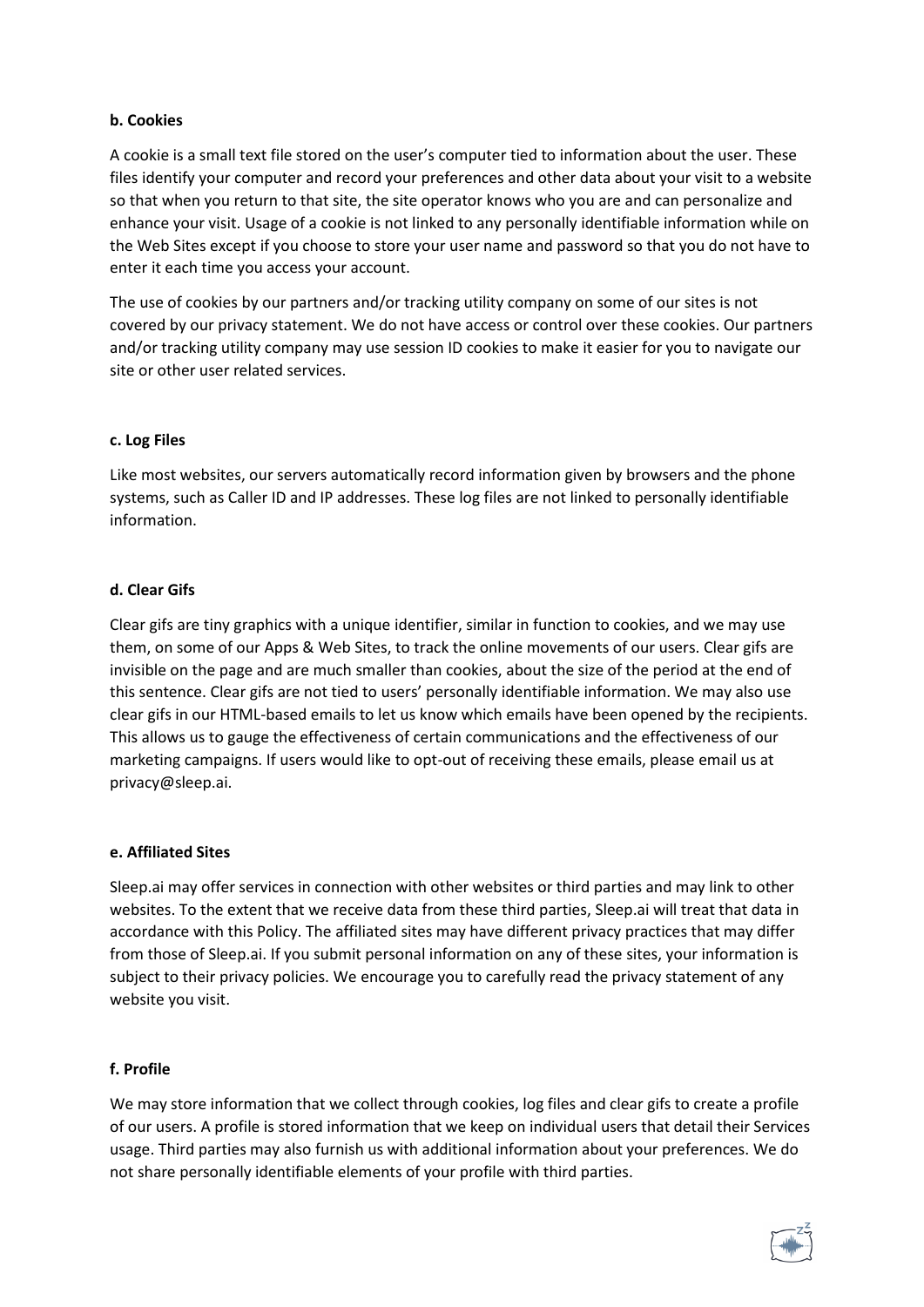#### **g. Children's Privacy**

We do not knowingly collect personal information from children under the age of 13. If we learn that we have personal information of a child under the age of 13, we will delete that information from our systems. For tips on protecting children's privacy online, please visit the [FTC's web site](http://www.ftc.gov/bcp/edu/pubs/consumer/tech/tec08.shtm).

#### **h. Customer Surveys**

Sleep.ai may ask you to participate in our surveys to help us improve our Services. Participation in these surveys is completely voluntary and you therefore have a choice whether or not to disclose this information. Any personal information collected from you will only be used for internal purposes by Sleep.ai unless otherwise explained in the instructions.

#### **i. Customer Proprietary Network Information ("CPNI")**

In the normal course of providing telecommunications and interconnected voice-over-Internetprotocol ("interconnected VoIP") services to its users and customers, Sleep.ai collects and maintains certain customer proprietary network information ("CPNI"). Your CPNI includes the types of telecommunications and interconnected VoIP services you currently purchase or subscribe to, how you use those services (for example, your calling records), and billing information related to those services. Your Sleep.ai telephone number, name, and address do not constitute CPNI.

Sleep.ai does not sell, trade, or otherwise share your CPNI with anyone outside of Sleep.ai or with anyone who is not authorized to represent us to offer our services or to perform functions on our behalf except as the law may require or you may authorize.

US Federal law generally permits us to use CPNI in our provision of telecommunications and interconnected VoIP services you purchase or subscribe to, including billing and collections for those services. We are permitted to use or disclose CPNI to offer communications services of the same type that you already purchase from us. We may also use or disclose your CPNI for legal or regulatory reasons such as to respond to a court order, to investigate fraud, to protect our rights or property, to protect against the unlawful use of our services, or to protect other users.

If you choose to restrict access to your CPNI for our own marketing purposes, please contact us. By restricting our use of your CPNI, you will not affect our provision of any service, nor will you necessarily eliminate all types of Sleep.ai marketing.

#### **j. Product Updates, Newsletters, Service Announcements**

Sleep.ai sends out periodic emails informing users of technical service issues, product surveys, new feature announcements and news about Sleep.ai products and services. You will not be able to unsubscribe to these mailings, as they are considered a part of the service you have chosen. Receiving these emails is required as part of the service that we offer. If you wish to no longer receive these emails you may deactivate your account by contacting Privacy@sleep.ai.

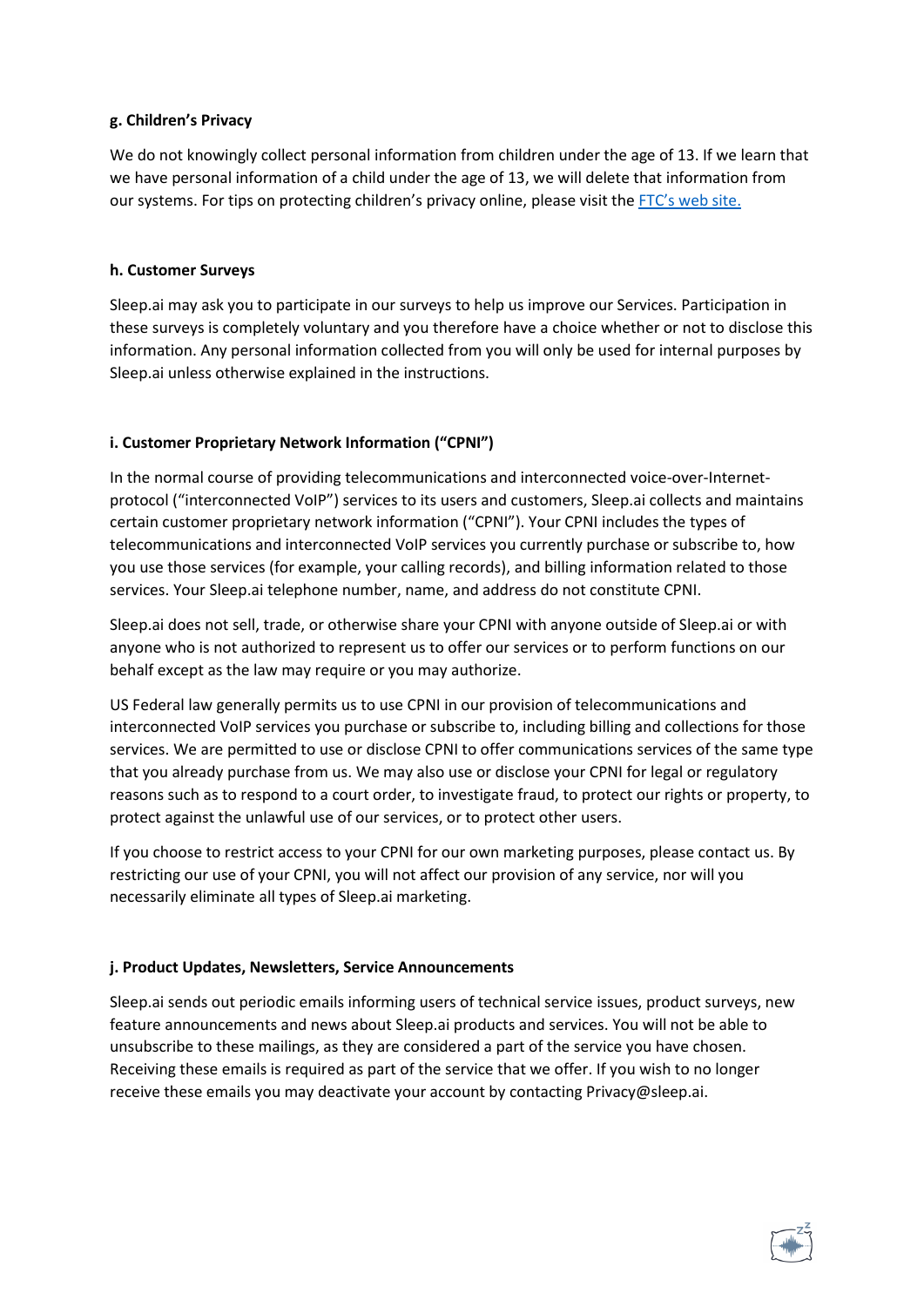#### **k. Customer Service**

We communicate with users on a regular basis to provide requested Services and regarding issues relating to users' accounts.

#### **l. Abuse and Spam**

Sleep.ai has a zero tolerance policy for abuse. While we cannot be responsible for external communications received through Sleep.ai Services, it is our intention to use all legally available means to prevent use of the Services for any illegal purpose. We also specifically restrict users from taking any actions which impose an unreasonable or disproportionately large load on Sleep.ai's resources. We ask that any users who are impacted by illegal use of the Services to please report such activity to Sleep.ai at the email address below.

#### **m. Servers and use**

Sleep.ai processes personal information on our servers in Ireland, the United States of America and in other countries. In some cases, we may process personal information on a server outside your own country. We may process personal information to provide our own services.

### II. Choices for personal information

a. We will retain your information for as long as your account is active or as needed to provide you services. If you wish to cancel your account or request that we no longer use your information to provide you services, contact us at privacy@sleep.ai.

b. You may terminate your account by contacting privacy@sleep.ai. Such deletions or terminations will take immediate effect in your account view. Residual copies of deleted messages and accounts may take up to thirty (30) days to be deleted from our active servers and may remain in our offline backup systems.

c. We may send all new customers a welcoming email to verify their information (name, address, phone number, plan type, etc.). Established users may receive other emails containing information about Sleep.ai's other services and third party services that are likely to be of interest to our customers ("Promotional Emails"). Users may opt-out of receiving Promotional Emails in the account profile/setting section or you may unsubscribe using the unsubscribe links within our emails. We might also contact you by other communication channels such as telephone or direct mail.

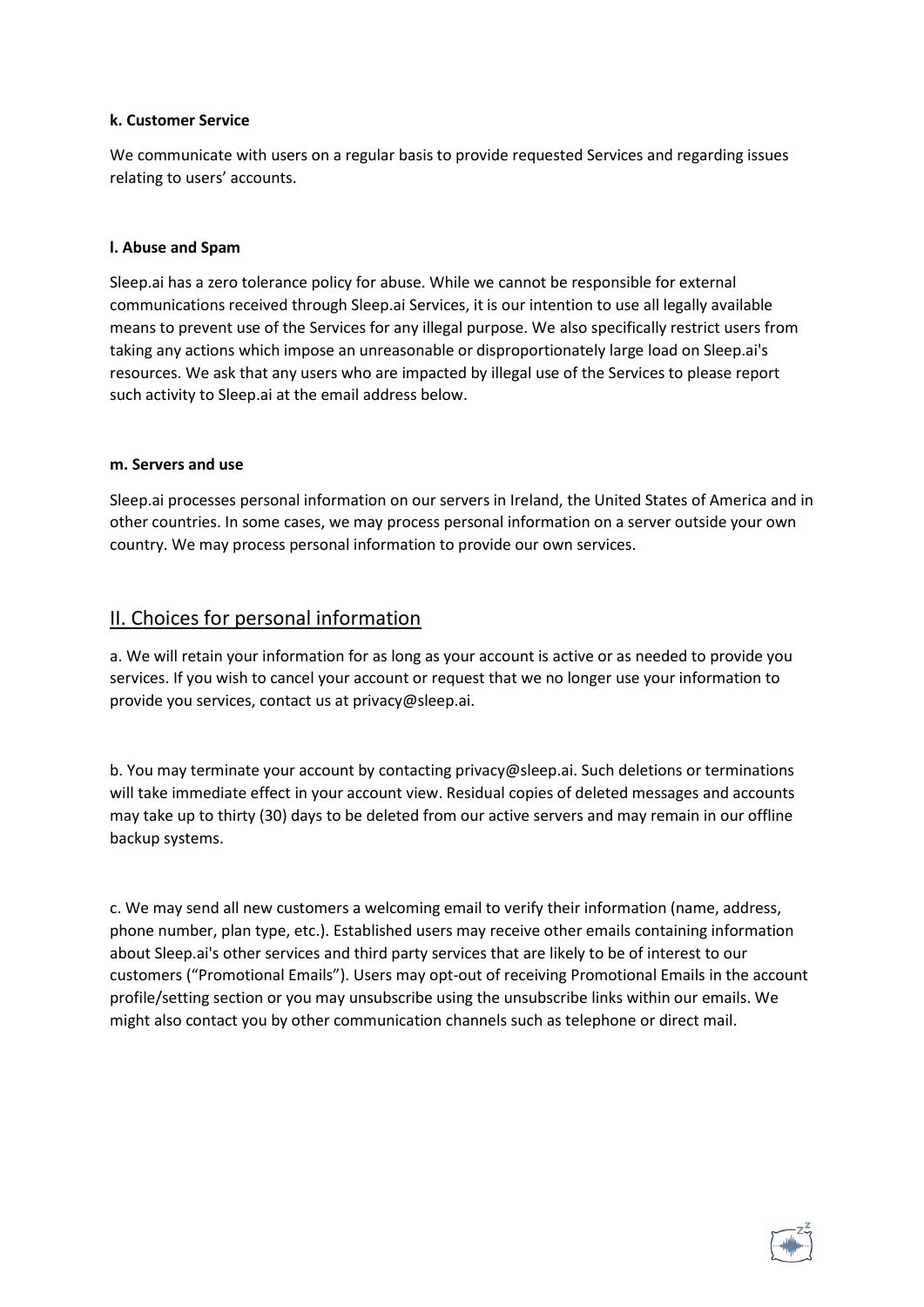# III. Information sharing

a. Sleep.ai does not release personally identifying information about our customers or monitor, edit or disclose the contents of a user's private communications through the Services except where Sleep.ai in good faith believes that such action is necessary to:

1. Comply with any applicable law, regulation, or enforceable governmental request or where we have a good-faith belief that such disclosure is necessary to comply with a current judicial proceeding, a court order or legal process served on us;

2. Enforce applicable Terms of Service, including investigation of potential violations thereof;

3. Investigate, prevent or take action regarding illegal activity or technical issues;

4. Protect against imminent harm to the rights, property or safety of Sleep.ai, its users or the public as required or permitted by law.

b. If we propose to use personal information for any purposes other than those described in this Policy and/or in the specific service privacy notices, we will offer you an effective way to opt in or out of the use of personal information for those other purposes.

c. Please contact us at the address below for any additional questions about the management or use of personal data.

d. Third Party Intermediaries; Supplementation of Information. In order for Sleep.ai to properly fulfil its obligations to users, it may be necessary for us to use services of third parties, such as credit verification services to obtain credit references of our users. Sleep.ai does not release this information except as necessary per our information sharing guidelines in III a above.

e. Business Transfers: Information about our users and customers, including personally identifiable information, may be disclosed as part of any merger, acquisition, or sale of company assets. It may also be disclosed in the unlikely event of insolvency, bankruptcy, or receivership in which personally identifiable information would be transferred as one of the business assets of Sleep.ai. You will be notified via email and/or a prominent notice on our Web site of any change in ownership or use of your personal information, as well as any choices you may have regarding your personal information.

f. If you use a blog or forum on the App & Web Sites, you should be aware that any personally identifiable information you submit there can be read, collected, or used by other users of these

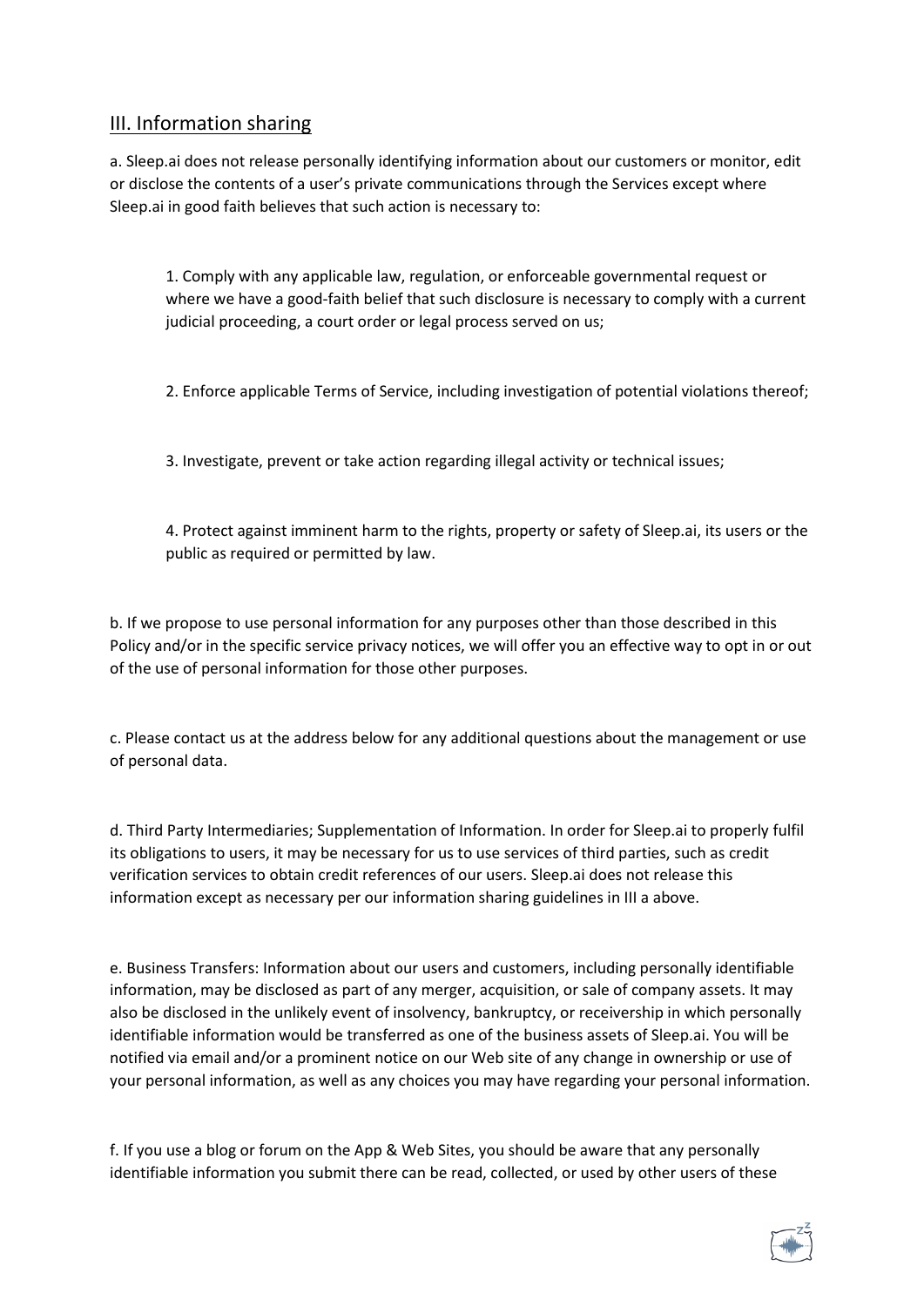blogs or forums, and could be used to send you unsolicited messages. We are not responsible for the personally identifiable information you choose to submit in the blog or forum. To request removal of your personal information from our blog or community forum, contact us at privacy@sleep.ai.

# IV. Information security

a. We take appropriate security measures to protect against unauthorized access to or unauthorized alteration, disclosure or destruction of data. These include internal reviews of our data collection, storage and processing practices and security measures, as well as physical security measures to guard against unauthorized access to systems where we store personal data.

b. We restrict access to your personally identifiable information and CPNI to those employees, contractors and agents who need to know that information in order to operate, develop or improve services. These individuals are bound by confidentiality obligations and may be subject to discipline, including termination and criminal prosecution, if they fail to meet these obligations. We protect the security of your personally identifiable information during transmission via the Sleep.ai App & Web Sites by using Secure Sockets Layer ("SSL") software, which encrypts information you input, so that no one else can read it as it is transmitted over the Internet. And we use an SSL connection to enable you to view, enter, and change the information in the applicable account setting section securely on our Apps & Web Sites. Since no method of transmission over the Internet or electronic storage is 100% secure, we cannot guarantee its absolute security.

c. You can take additional steps on your own to safeguard your personally identifiable information. For example, you should be sure to sign off when finished using a shared computer. And you should always log out of any website, including the Sleep.ai Apps & Web Sites, after viewing personal account information.

d. Please be advised that Sleep.ai has no control over the security of other sites on the Internet you might visit, interact with, or from which you might buy products or services.

### V. Data integrity

Sleep.ai processes personal information only for the purposes for which it was collected and in accordance with this Privacy Policy or any applicable service-specific privacy notice. We review our data collection, storage and processing practices to ensure that we only collect, store and process the personal information needed to provide or improve our services. We take reasonable steps to ensure that the personal information we process is accurate, complete, and current, but we depend on our users to update or correct their personal information whenever necessary.

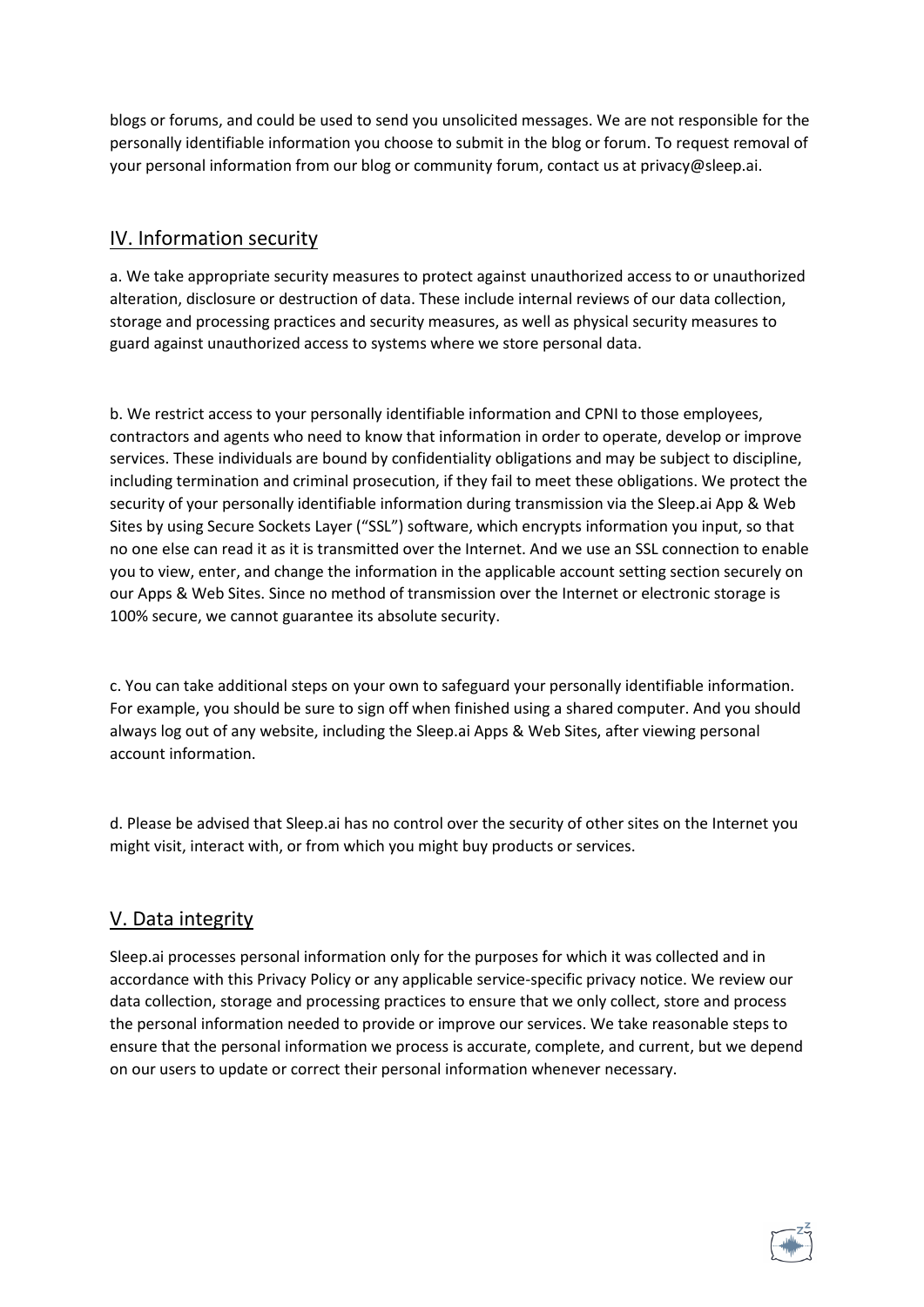# VI. Personal information changes

When you use Sleep.ai Services, we make good faith efforts to provide you with access to your personal information and either to correct this data if it is inaccurate or to delete such data at your request if it is not otherwise required to be retained by law or for legitimate business purposes. We ask individual users to identify themselves and the information requested to be accessed, corrected or removed before processing such requests, and we may decline to process requests that are unreasonably repetitive or systematic, require disproportionate technical effort, jeopardize the privacy of others, or would be extremely impractical (for instance, requests concerning information residing on backup tapes), or for which access is not otherwise required. In any case where we provide information access and correction, we perform this service free of charge, except if doing so would require a disproportionate effort. We will respond within thirty (30) days of receiving your request at privacy@sleep.ai.

# VII. Enforcement

Sleep.ai regularly reviews its compliance with this Policy. Please direct any questions or concerns regarding this Policy or Sleep.ai's treatment of personal information by contacting us at:

Privacy Matters c/o Sleep.ai B.V. Transistorweg 5 6534 AT Nijmegen The Netherlands

When we receive formal written complaints at this address, it is Sleep.ai's policy to contact the complaining user regarding his or her concerns. We will cooperate with the appropriate regulatory authorities, including applicable data protection authorities, to resolve any complaints regarding the transfer of personal data that cannot be resolved between Sleep.ai and an individual.

By Registering, you agree that the Services may send you informational text (SMS) messages or email as part of the normal business operation of your use of the Services. You may opt-out of receiving text (SMS) messages or emails from Sleep.ai at any time by emailing Sleep.ai at privacy@sleep.ai and mention the word(s) STOP or I WANT TO OPT OUT. You acknowledge that opting out of receiving text (SMS) messages or emails may impact your use of the Services.

# VIII. Changes in this Privacy Statement

If we decide to change our privacy policy, we will post those changes to this privacy statement, the home page, and other places we deem appropriate so that you are aware of what information we collect, how we use it, and under what circumstances, if any, we disclose it.